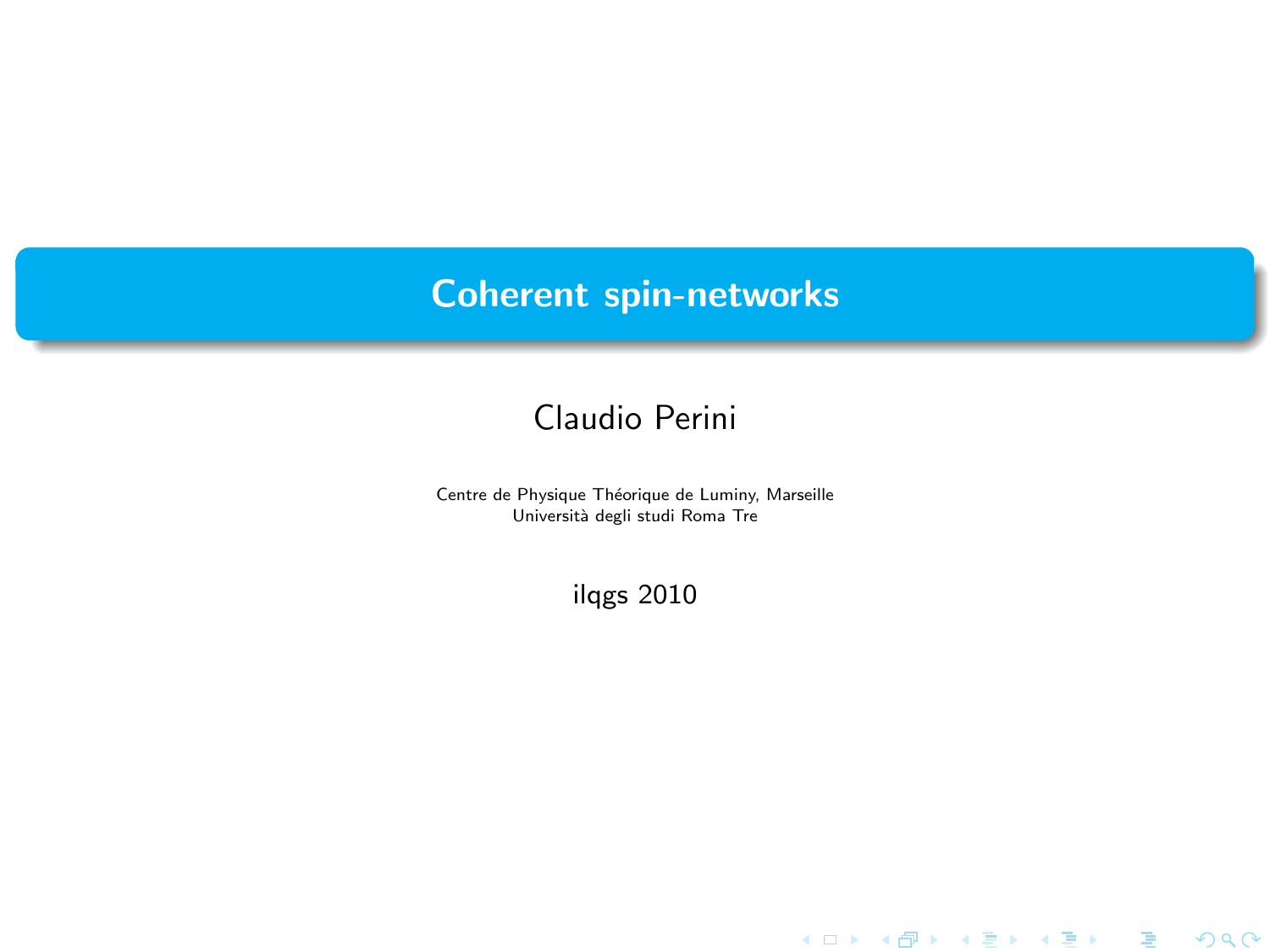Just made a replacement arXiv:0912.4054

Collaboration with E. Bianchi, E. Magliaro

- **They are introduced via a heat kernel technique**
- **•** The labels are the ones used in Spin Foam semiclassical calculations
- The set of labels can be viewed as an  $SL(2,\mathbb{C})$  element  $\rightarrow$  coincide with Thiemann's complexifier coherent states, with a suitable choice of complexifier and of the heat-kernel time
- We study the properties of semiclassicality an find, surprisingly, that they reproduce a superposition over spins with nodes labeled by Livine-Speziale coherent intertwiners. The weight associated to spins is a Gaussian with phase, as originally proposed by Rovelli
- Good semiclassical properties: e.g. volume operator
- **o** Coherence properties
- Holomorphic representation of Loop Quantum Gravity
- **o** Discussion and concusions

 $\Omega$ 

イロト イ母 ト イヨ ト イヨ ト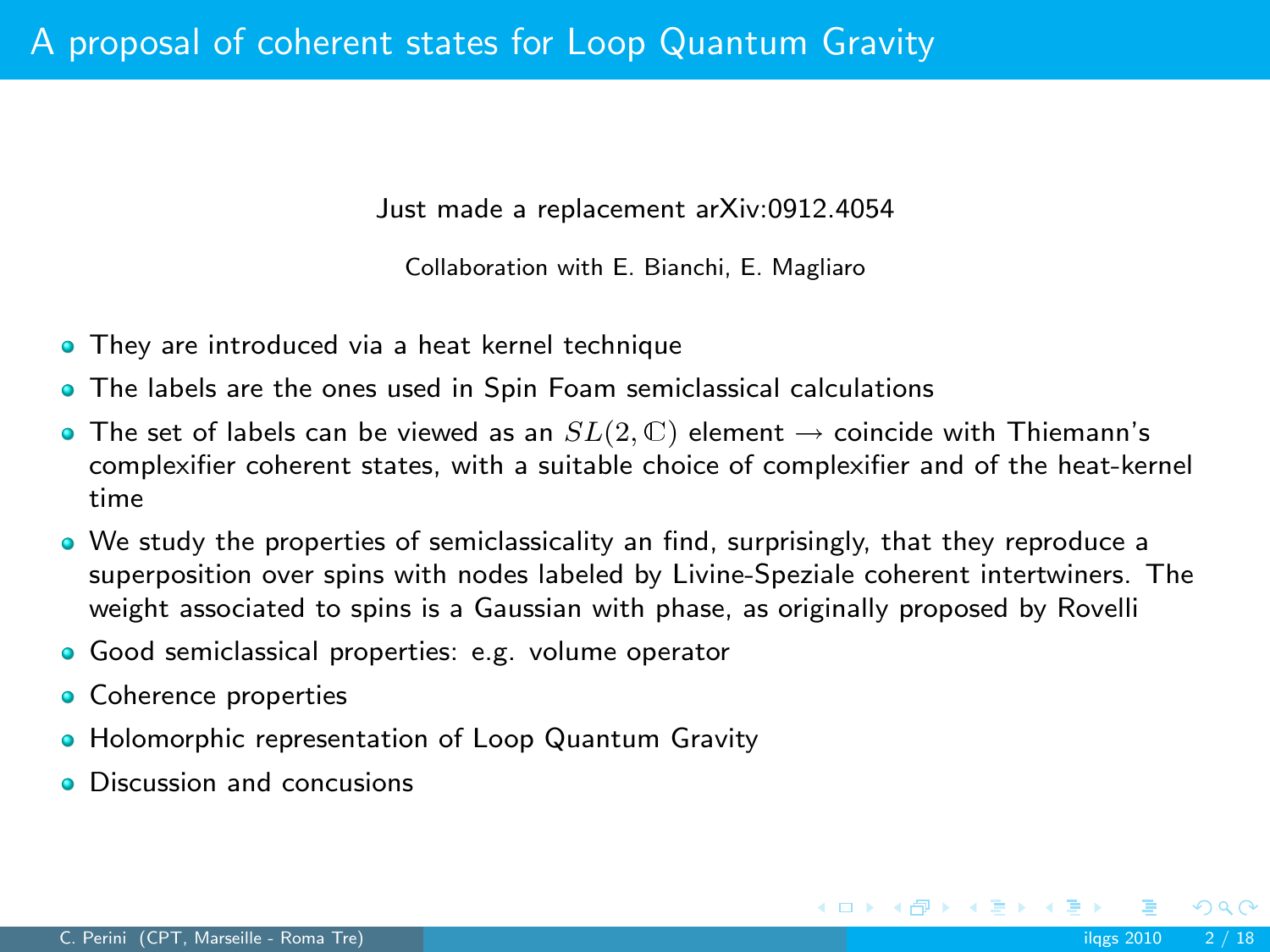A key ingredient in the semiclassical calculations are the semiclassical states. They are peaked on a prescribed intrinsic and extrinsic geometry of space. The original idea of Rovelli was to take a superposition over spins of spin-network states, with a simple ansatz for the weight associated to each link:

$$
c_j(j_0, \xi) = \exp\left(-\frac{(j - j_0)^2}{2\sigma_0}\right) \exp(-i\xi j)
$$
 (1)

The spin  $j_0$  is the classical value of the area of the surface cut by the link. The angle  $\xi$  is the variable conjugate to the spin, the 4-dimensional dihedral angle coding the extrinsic curvature.

The dispersion is chosen to be given by  $\sigma_0 \approx (j_0)^k$  (with  $0 < k < 2)$  so that, in the large  $j_0$ limit, both variables have vanishing relative dispersions. Those kind of states where used for the calculations with the Barrett-Crane SFM.

On the other hand, Rovelli and Speziale introduced an ansatz for the semiclassical tetrahedron (superposition over virtual spins at each node):

$$
c_k(k_0, \phi) = \exp\left(-\frac{(k - k_0)^2}{2\tau_0}\right) \exp(-i\phi k) \tag{2}
$$

K ロ ▶ K 御 ▶ K 君 ▶ K 君 ▶

The virtual spin  $k_0$  is the classical value of the 3-dimensional dihedral angle between two faces of the tetrahedron. The phase  $\phi$  is needed to peak on the correct value all the dihedral angles.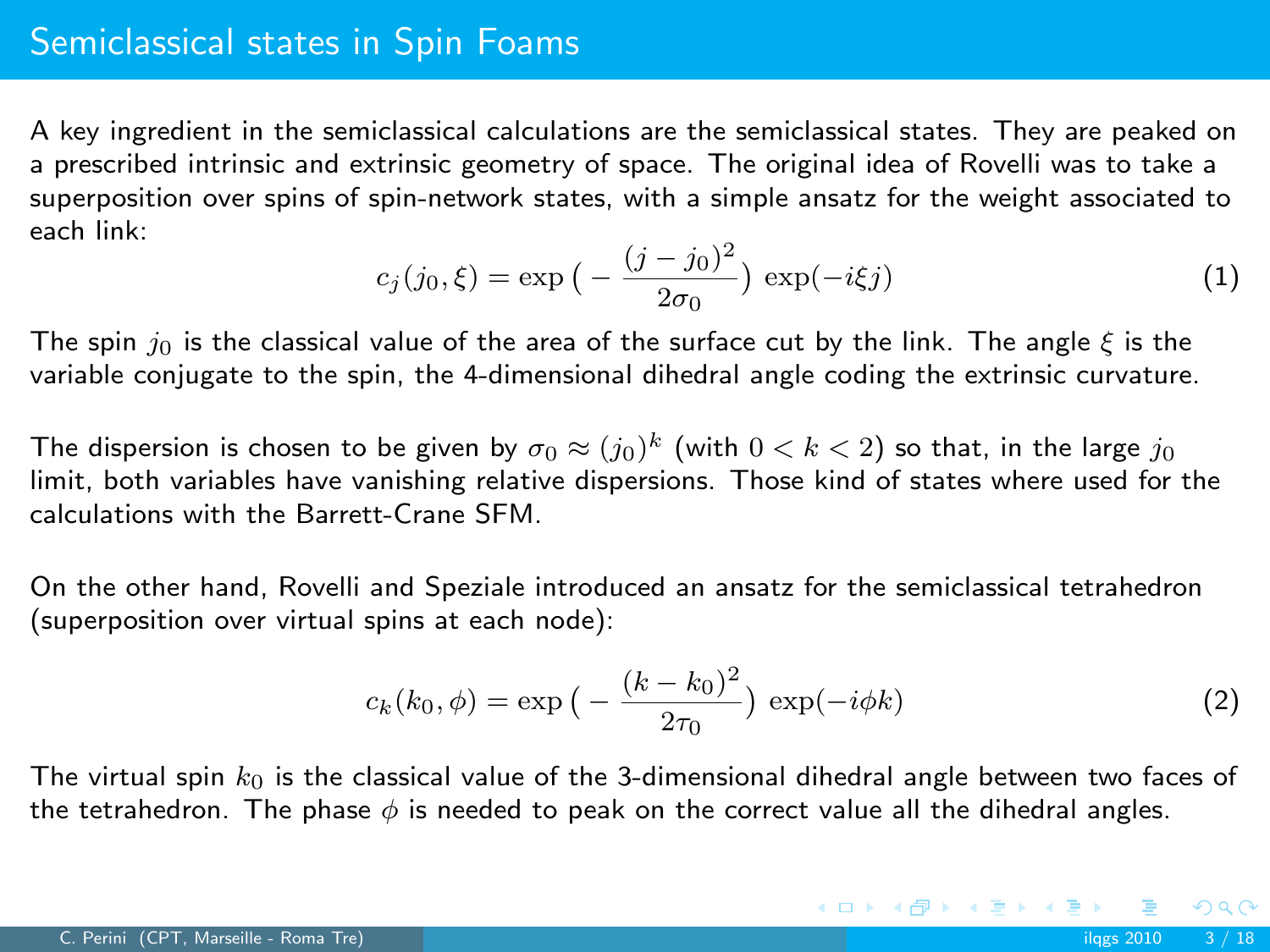### Livine-Speziale coherent intertwiner

The Rovelli-Speziale ansatz can be introduced through the mathematical theory of coherent states for  $SU(2)$ . A coherent state is defined by:

<span id="page-3-0"></span>
$$
\vec{J} \cdot \vec{n} \, |j, \vec{n}\rangle = j \, |j, \vec{n}\rangle \tag{3}
$$

There is a phase ambiguity  $|j,\vec{n}\rangle \rightarrow e^{i\alpha}|j,\vec{n}\rangle$ . CS [\(3\)](#page-3-0) minimize the uncertainty

<span id="page-3-2"></span>
$$
\langle J^2 \rangle - \langle J \rangle^2 = j \tag{4}
$$

Livine-Speziale (N-valent) coherent intertwiner is

$$
|j_a, \vec{n}_a\rangle = \int g \triangleright \otimes_{a=1}^N |j_a, \vec{n}_a\rangle \mathrm{d}g \tag{5}
$$

Their components on the usual virtual spin basis are:

$$
\Phi_i(\vec{n}_a) = v_i \cdot \left( \otimes_{a=1}^N |j_a, \vec{n}_a \rangle \right) \tag{6}
$$

When  $N = 4$ , the coefficients [\(6\)](#page-3-1) reproduce the Speziale-Rovelli ansatz in the large spin limit. The states [\(5\)](#page-3-2) have good semiclassical properties, e.g.

$$
\langle j_a, \vec{n}_a | V(\vec{J}) | j_a, \vec{n}_a \rangle = V(j\vec{n}) + corr. \tag{7}
$$

<span id="page-3-1"></span>イロメ イ部メ イ君メ イ君メー

The volume operator gives the classical volume of a tetrahedron, for  $j \gg 1$ .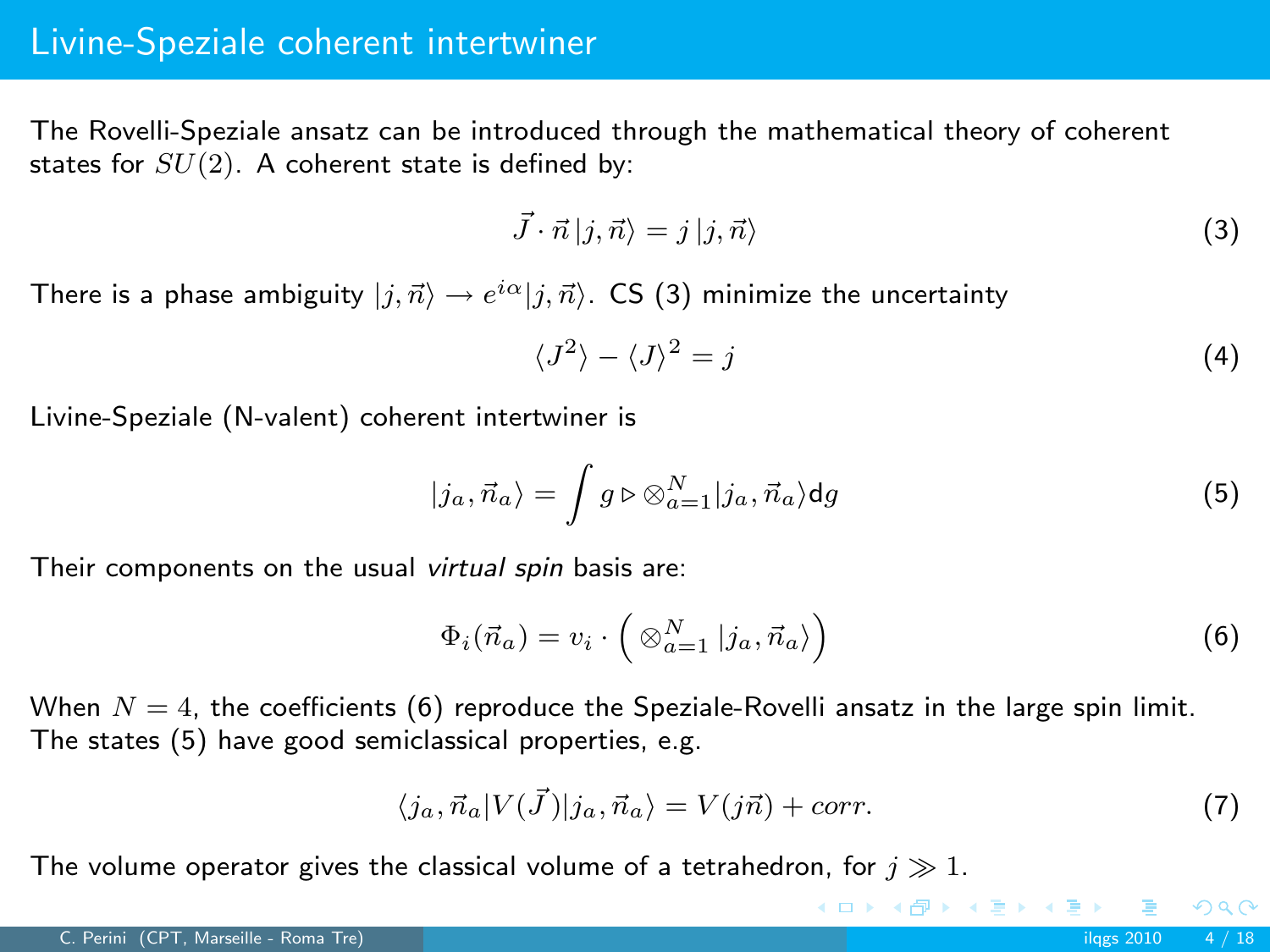## Graviton propagator from the new Spin Foams

The new Spin Foam models give non trivial dynamics to the intertwiner d.o.f. To test their semiclassical limit, we can use a boundary state with a Gaussian weight associated to spins, and nodes labeled by Livine-Speziale intertwiners. Our candidate semiclassical state (BMP) was:

$$
|\Psi\rangle = \sum_{j_{ab}, i_a} \exp\left(-\frac{(j_{ab} - j_0)^2}{2\sigma_0}\right) \exp(-i\xi j_{ab}) \Phi_{i_a}(\vec{n}_{ab}) |j_{ab}, i_a\rangle \tag{8}
$$

Recall our definition of LQG graviton propagator. It is the connected 2-point function of electric-flux operators (indices omitted) acting at 2 different nodes  $a, b$ 

$$
G(a,b) = \langle E_a \cdot E_a E_b \cdot E_b \rangle - \langle E_a \cdot E_a \rangle \langle E_b \cdot E_b \rangle \tag{9}
$$

With the state [\(8\)](#page-4-0), and in the case of a single 4-simplex, we found, in the large  $j_0$  limit with  $\gamma j_0$ fixed:

<span id="page-4-0"></span>
$$
\tilde{G}(a,b) = \frac{M}{l^2} + corr.
$$
\n(10)

K ロ ▶ K 個 ▶ K 君 ▶ K 君 ▶ ...

with  $M$  the tensorial structure of the standard propagator of perturbative quantum gravity. In other words, we showed at least in this simplified context that the new SFM, together with our ansatz for the boundary semiclassical state, overcome the problem of BC SFM.

1st question: can we find a top-down derivation of our states [\(8\)](#page-4-0) ?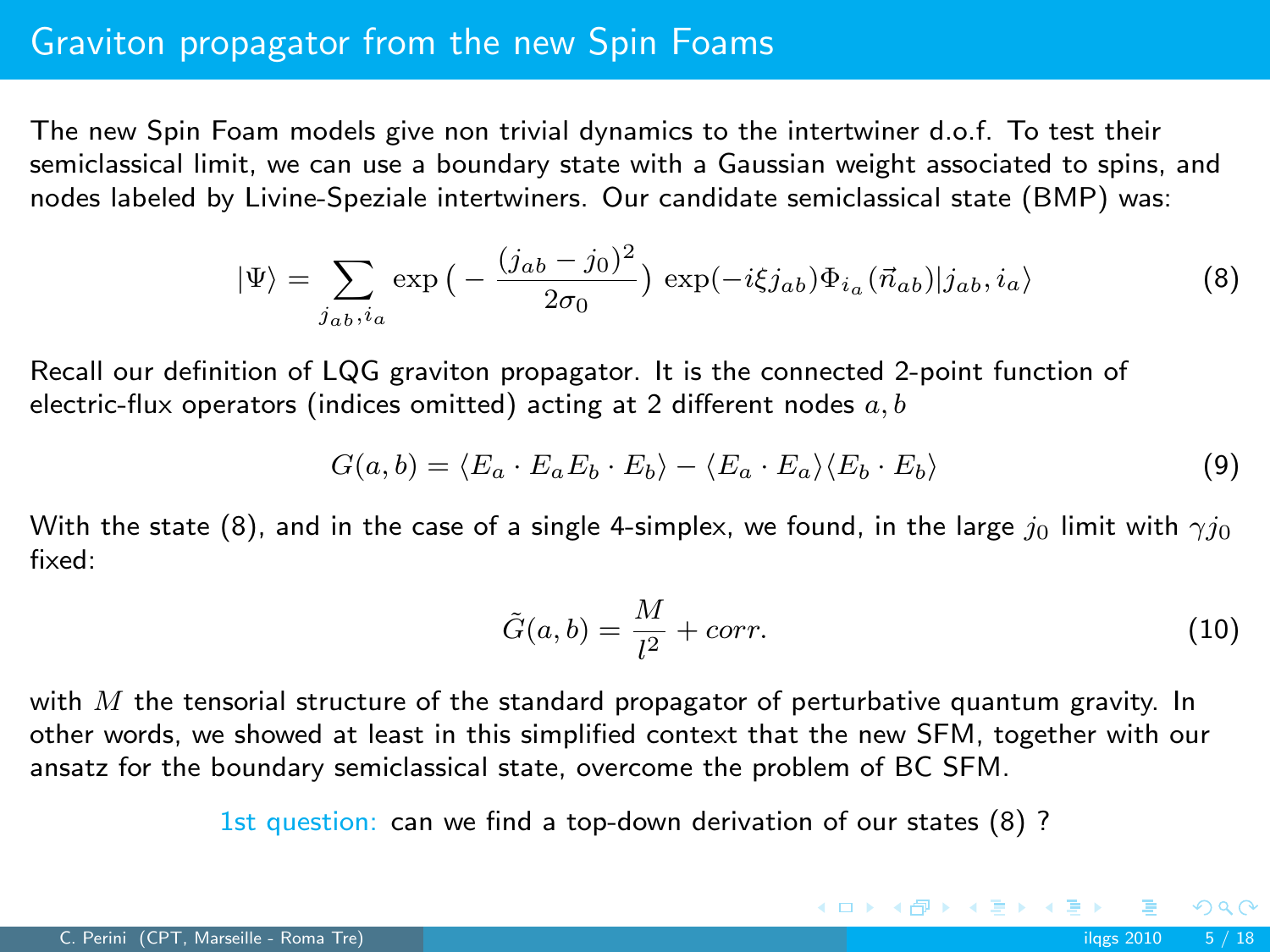On the other hand, within the canonical framework, Thiemann and collaborators have strongly advocated the use of complexifier coherent states.

When restricted to a single graph, they are labeled by an  $SL(2,\mathbb{C})$  element per each link. Their peakedness properties have been studied in detail. However the geometric interpretation of the  $SL(2,\mathbb{C})$  labels and the relation with the states used in Spin Foams remained unexplored.

Moreover, Thiemann and Flori concluded that:

- "coherent states whose complexifiers are squares of area operators are not an appropriate tool with which to analyze the semiclassical properties of the volume operator"
- "the expectation value of the volume operator with respect to coherent states depending on a graph with only N-valent vertices reproduces its classical value at the phase space point at which the coherent state is peaked only if  $N=6$ "

These statements contributed to increase the tension between the canonical and the covariant frameworks.

2nd question: can we understand the origin of this tension ?

1st answer  $= 2$ nd answer

 $QQ$ 

K ロ ▶ K 個 ▶ K 君 ▶ K 君 ▶ ...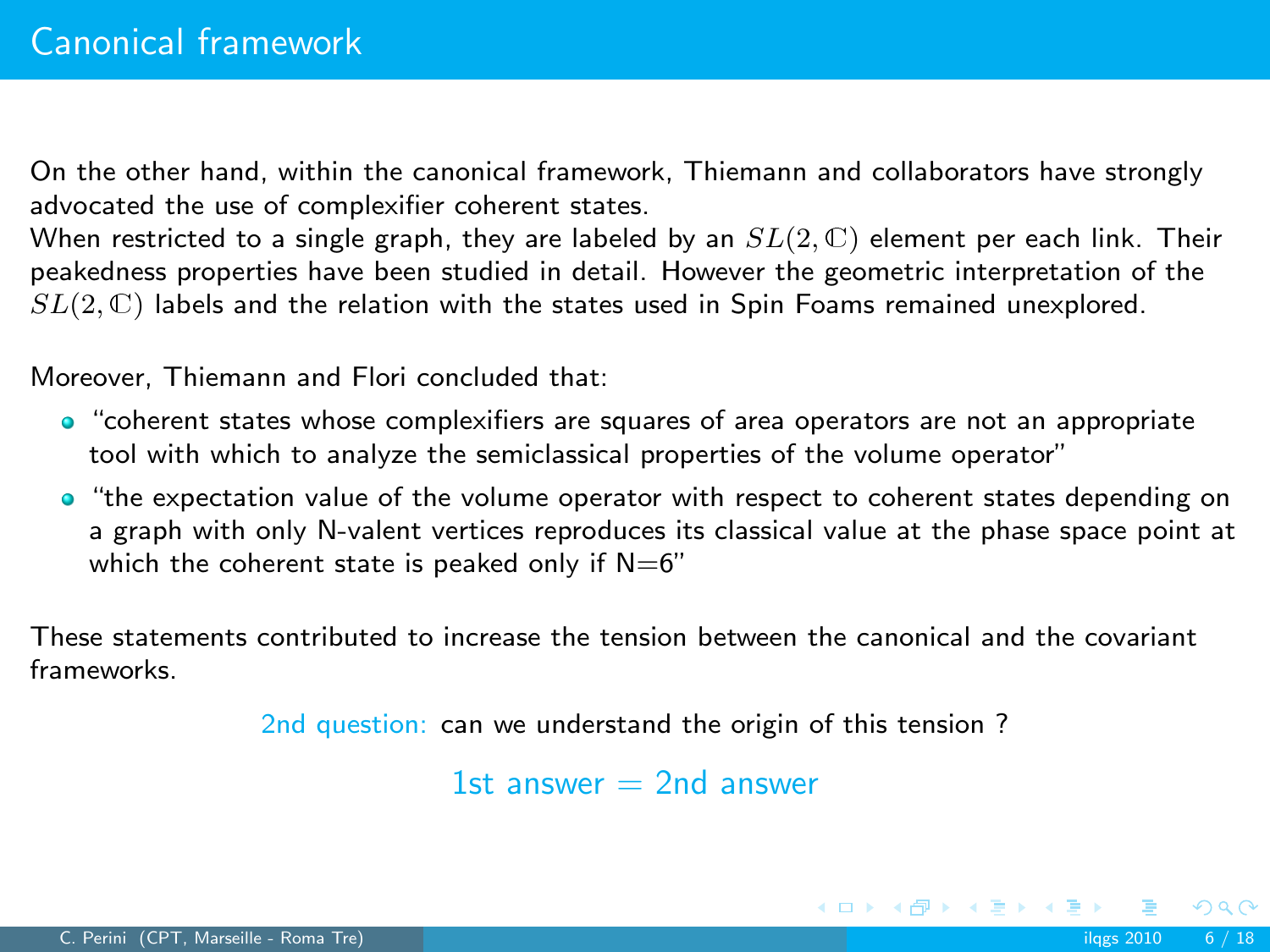Consider the heat-kernel of  $L^2(\mathbb{R}^n,\mathrm{d}x)$  defined by:

$$
K_t(x, x') = e^{-\frac{t}{2}\Delta_x} \delta(x, x')
$$
\n(11)

The phase-space of a particle in  $\mathbb{R}^n$  is  $\mathbb{R}^{2n} = \mathbb{C}^n$ , the complexification of the Abelian group  $\mathbb{R}^n$ . Consider now the unique analytical continuation of the heat-kernel w.r.t. the variable  $x'$ . We have thus defined the family of wave functions

<span id="page-6-0"></span>
$$
\psi_z^t(x) = K_t(x, z) \qquad z \in \mathbb{C}^n \tag{12}
$$

ψ The states [\(12\)](#page-6-0) are coherent in the following mathematical sense:

- They are annihilated by the annihilation operator  $\hat{z} = \hat{x} + it\hat{p}$
- $\textbf{D}$  they saturate the Heisenberg uncertainty relation  $\Delta x \Delta p = \frac{1}{2}$
- $\bullet$  they form an overcomplete basis of  $L^2(\mathbb{R}^n,\mathsf{d} x)$

$$
\int \overline{\psi_z^t(x)} \psi_z^t(x') d^n z = \delta(x, x')
$$
\n(13)

K ロ ▶ K @ ▶ K ミ ▶ K ミ ▶

 $\Omega$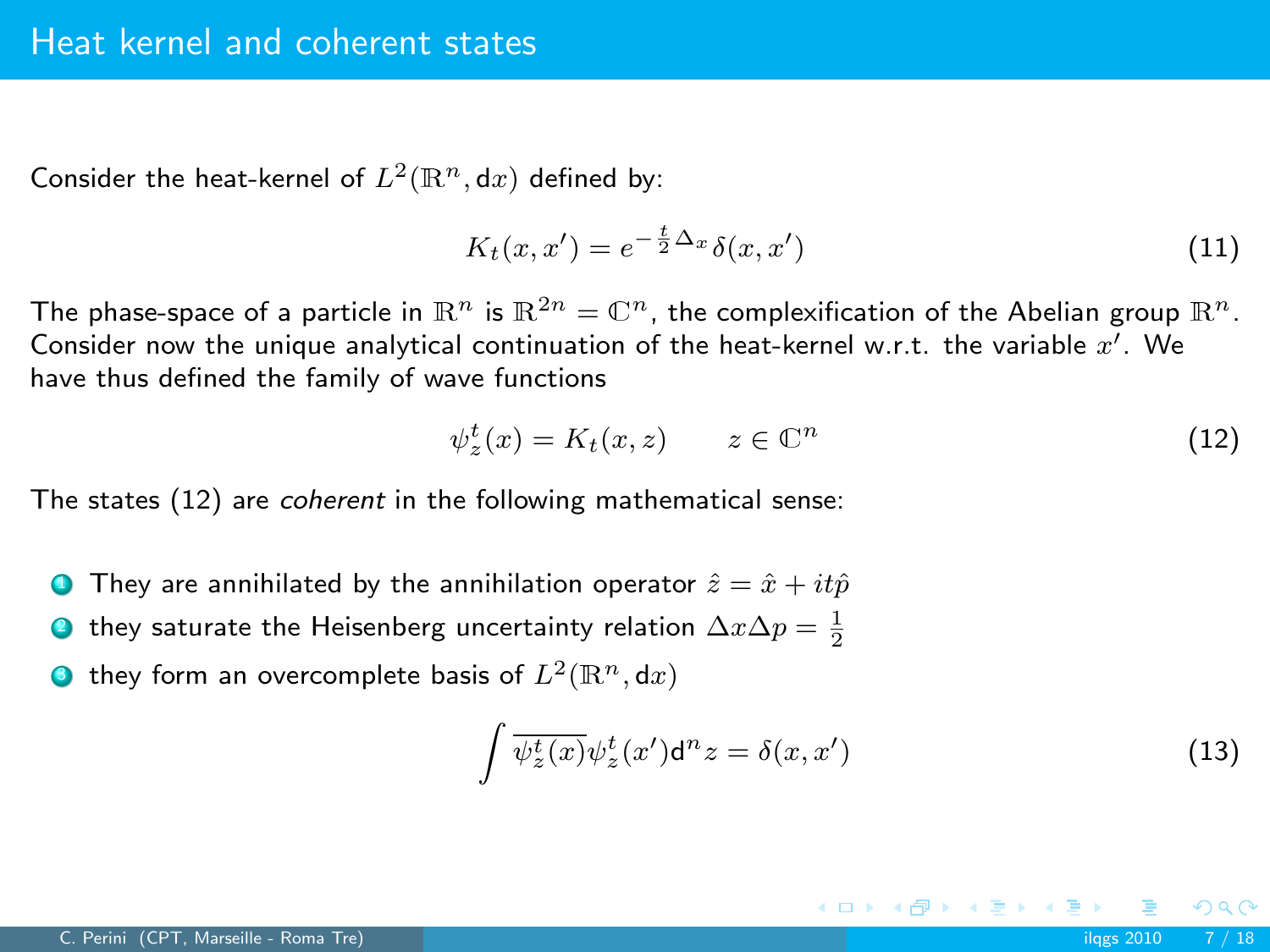Hall generalized the previous coherent states for  $SU(2)$ . These are the coherent states associated with the generalization of the Segal-Bargmann transform to Lie groups (talk about it later).

Consider the Laplace-Beltrami operator on  $SU(2)$  with Riemannian structure given by the unique bi-invariant metric. Apply the heat-kernel evolution to the Dirac delta distribution over the group:

$$
K_t(h, h') = e^{-t\Delta} \delta(h, h')
$$
\n(14)

Take the unique analytic continuation w.r.t. the variable  $h'$ . Now we have wave-functions labeled by an element H in the complexification of  $SU(2)$  which is  $SL(2,\mathbb{C})$ 

$$
\psi_H^t(h) = K_t(h, H) \qquad H \in SL(2, \mathbb{C}) \tag{15}
$$

Being  $SU(2)$  simply connected,  $SU(2)^{\mathbb{C}}$  is defined via exponentiation of the complexification of the Lie algebra.

The wave-function [\(15\)](#page-7-0) can be thought as an LQG loop state associated to a loop  $\gamma$ , the group element q being the holonomy along  $\gamma$ . It and has the following Peter-Weyl expansion in  $SU(2)$ irreducible representations

$$
K_t(h, H) = \sum_j (2j+1)e^{-j(j+1)t} \chi^{(j)}(h^{-1}H)
$$
\n(16)

<span id="page-7-0"></span>イロメ イ部メ イ君メ イ君メー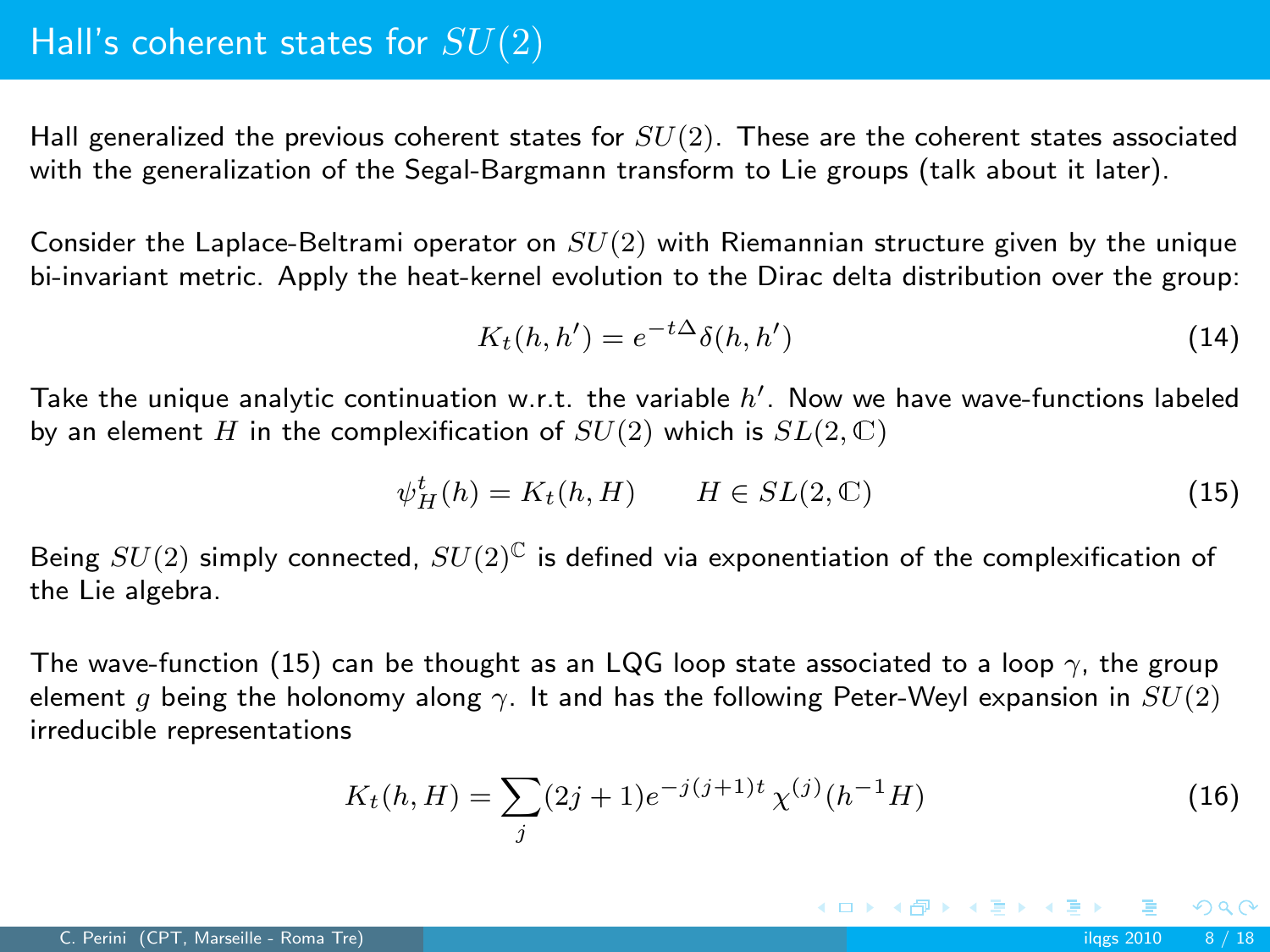Consider now a general graph Γ. Coherent spin-networks are defined as follows: we consider the gauge-invariant projection of a product over links of heat kernels,

$$
\Psi_{\Gamma, H_{ab}}(h_{ab}) = \int \left(\prod_a dg_a\right) \prod_{ab} K_{t_{ab}}(h_{ab}, g_a H_{ab} g_b^{-1})
$$
\n(17)

The notation refers to a complete graph, just for convenience. These are the coherent states associated to the Segal-Bargmann transform for theories of connections introduced by Ashtekar, Lewandowski, Marolf, Mourao, Thiemann in 1994. We rediscovered them following a completely different path.

Our proposal consists in:

- $\bullet$  give the  $SL(2,\mathbb{C})$  labels a geometrical interpretation
- the heat-kernel time is fixed in terms of the other labels, in order to recover the semiclassical limit

The main observation is the following: every  $SL(2,\mathbb{C})$  element can written in terms of

$$
(\eta, \vec{n}, \vec{n}', \xi) \tag{18}
$$

イロメ イ部メ イ君メ イ君メー

A positive real number  $\eta$ , two unit vectors  $\vec{n}$ ,  $\vec{n}'$ , an angle ξ.  $\vec{n}$  is the (unit-)flux of the electric field  $\vec{E}$  through a surface intersected by the link, as viewed from the first node.  $\vec{n}'$  the flux viewed from the second node. Finally,  $\eta$  is related to modulus of the electric field, namely to the area of the surface. Exactly the labels used in Spin foams!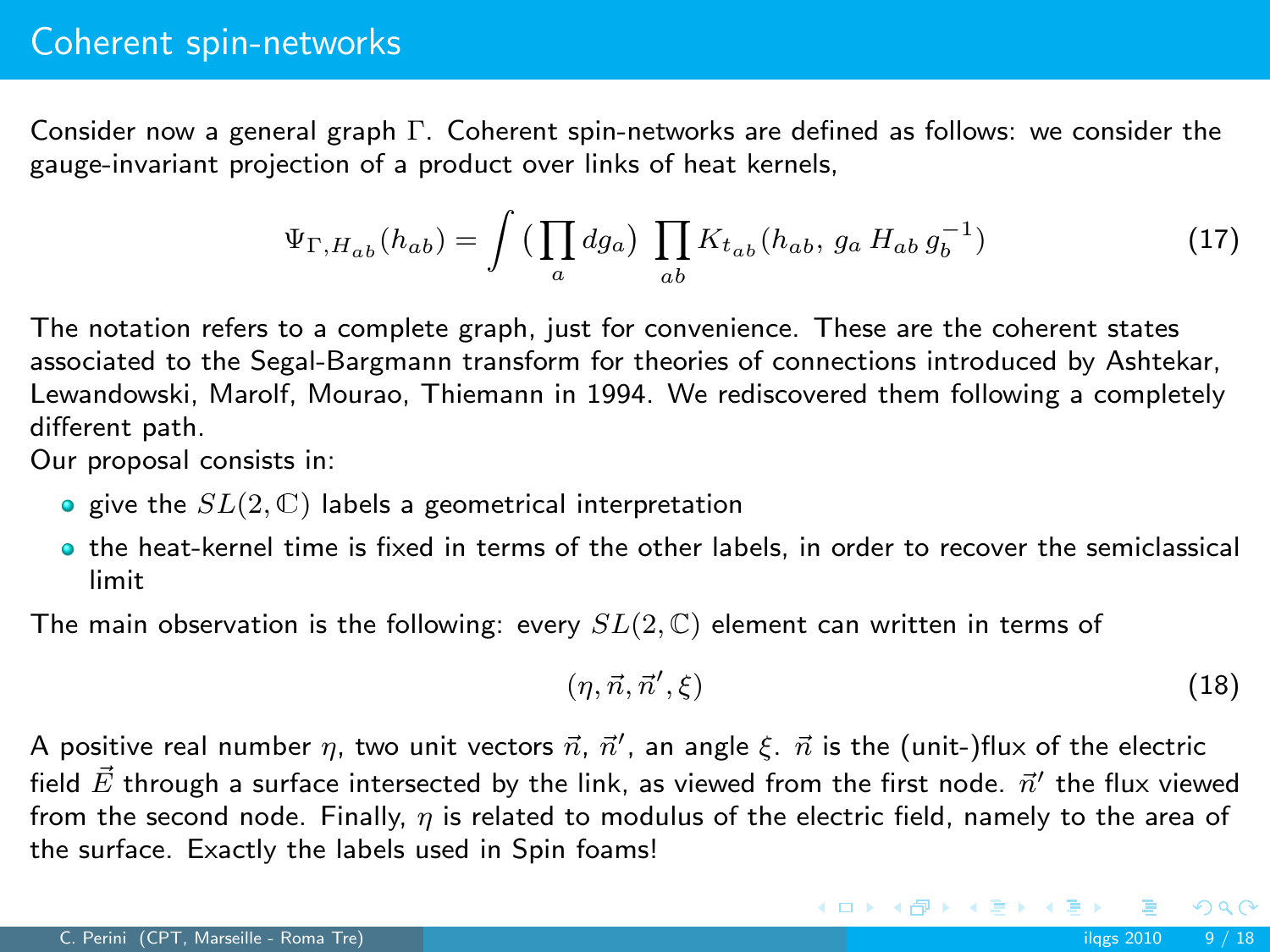## Coherent spin-networks (2)

An element  $H \in SL(2,\mathbb{C})$  can be written in terms of a positive real number  $\eta$  and two  $SU(2)$ group elements  $q$  and  $\tilde{q}$ :

$$
H = g e^{\eta \tau_3} \tilde{g}^{-1} \tag{19}
$$

In turn, a  $SU(2)$  group element can be uniquely written in terms of an angle  $\phi$  and a unit-vector  $\vec{n}$ , once we choose a phase phase convention (a section of the Hopf fiber bundle). Let us define  $\vec{n}$ via its inclination and azimuth

$$
\vec{n} = (\sin \theta \cos \phi, \sin \theta \sin \phi, \cos \theta) \tag{20}
$$

and introduce the associated group element  $n \in SU(2)$  defined as

$$
n = e^{-i\phi\tau_3} e^{-i\theta\tau_2} \tag{21}
$$

Then a general  $SU(2)$  group element q is given by  $q = n e^{i\pi/3}$ . Using such parametrization we finally find

$$
H = n e^{-iz\tau_3} \tilde{n}^{-1} \tag{22}
$$

with  $z = \xi + i\eta$  and  $\xi = \beta - \tilde{\beta}$ . This was for a single link. When we consider the full graph, we have as a set of labels:

$$
(\eta_{ab}, n_{ab}, n_{ba}, \xi_{ab}) \tag{23}
$$

K ロ ▶ K 御 ▶ K 君 ▶ K 君 ▶

So we have an area and an angle labeling each link, and a set of  $V$  unit vectors labeling each node  $(V$  is the valence).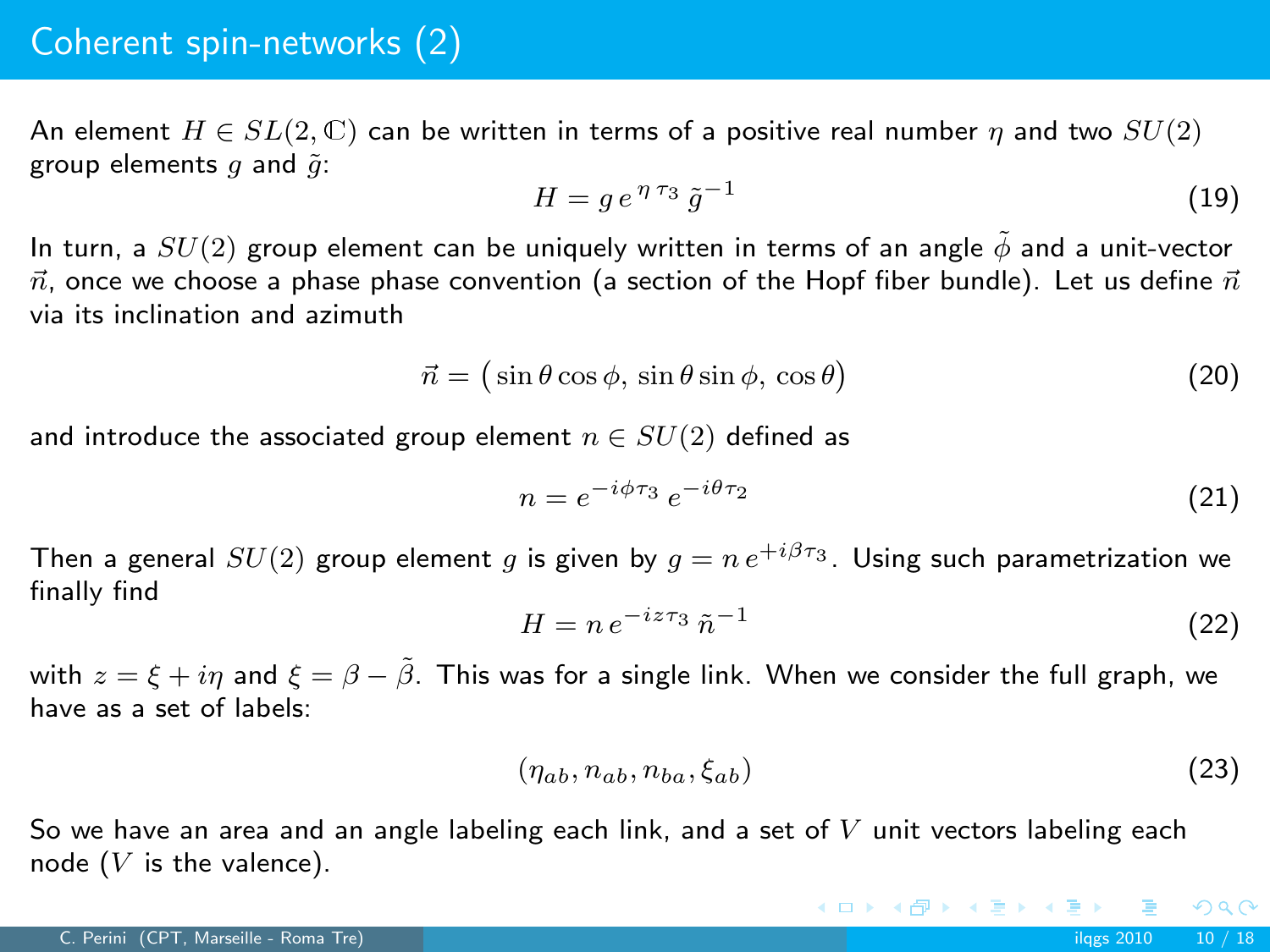Thus what we have just found is the remarkable correspondence between the (covering of) Lorentz group and the classical geometric labels

$$
H \leftrightarrow (\eta, \vec{n}, \vec{n}', \xi) \tag{24}
$$

These are the labels of the states used in our ansatz for the definition of the semiclassical 2-point function. Is it only a coincidence?

On the other hand we have the recent work by Speziale and Freidel. They show that there is a map

$$
H \in \mathcal{T}^*SU(2) \leftrightarrow (\eta, \vec{n}, \vec{n}', \xi) \in \mathcal{T}^* \mathbb{R} \times S^2 \times S^2 \tag{25}
$$

and they prove this map is a symplectomorphism, with the natural symplectic structure on  $\mathcal{T}^{*}SU(2)$  and a natural, in fact unique, symplectic structure on the label space. In particular, the area  $\eta$  and the angle  $\xi$  (which codes part of the extrinsic curvature) are canonically conjugate.

But notice that

$$
\mathcal{T}^*SU(2) \simeq SL(2,\mathbb{C})
$$
 (26)

K ロ ▶ K 御 ▶ K 君 ▶ K 君 ▶

It follows that our map, and FS's one are the same. The big surprise comes in the next slide, where we compute the asymptotics of coherent spin-networks, in a particular limit.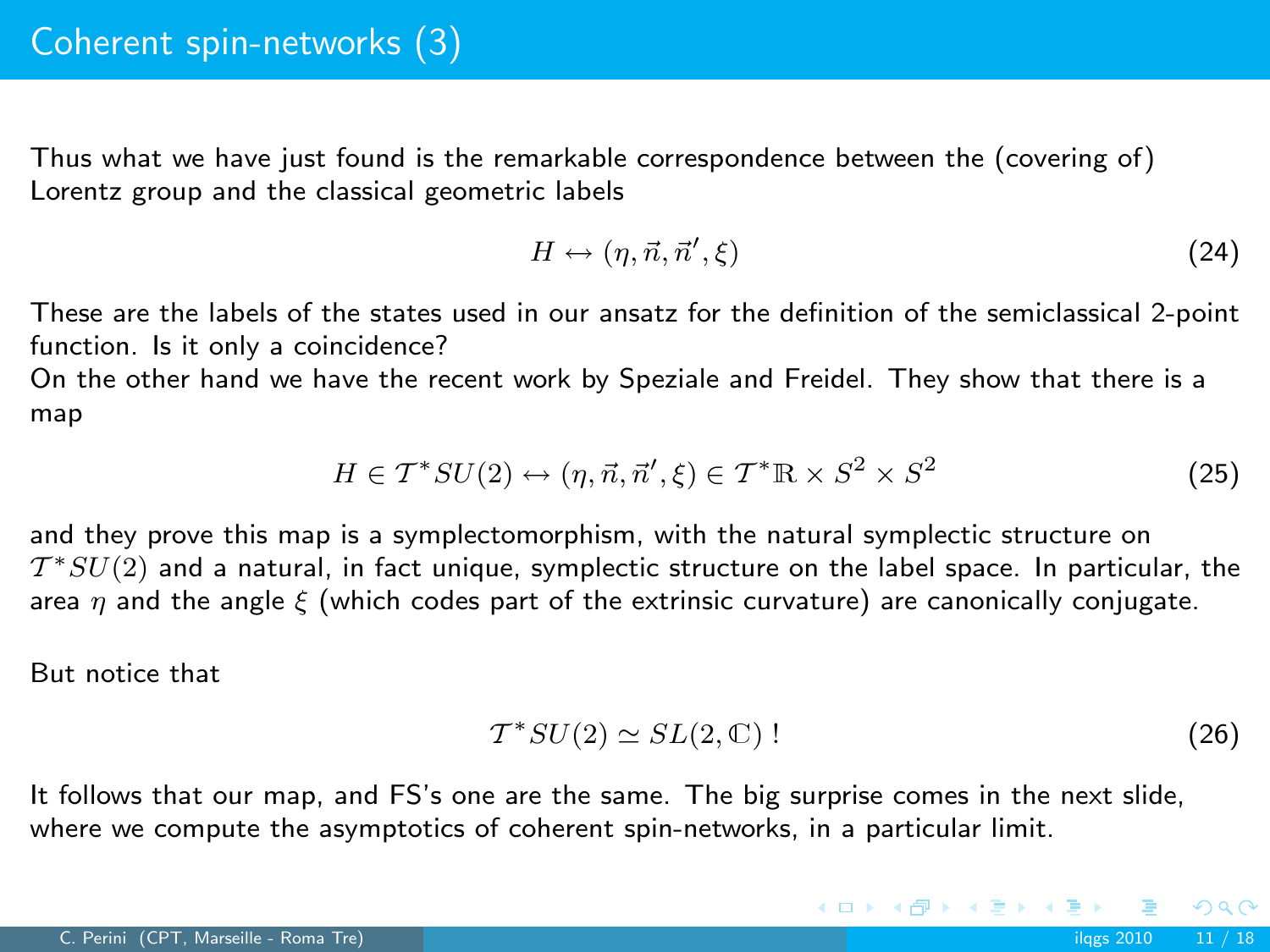The coherent spin-network can be expanded on the spin-network basis

$$
\Psi_{\Gamma, H_{ab}}(h_{ab}) = \sum_{j_{ab}} \sum_{i_a} f_{j_{ab}, i_a} \Psi_{\Gamma, j_{ab}, i_a}(h_{ab})
$$
\n(27)

with components

$$
f_{j_{ab},i_a} = \left(\prod_{ab} (2j_{ab}+1)e^{-j_{ab}(j_{ab}+1)t_{ab}}\Pi^{(j_{ab})}(H_{ab})\right) \cdot \left(\prod_a v_{i_a}\right) \tag{28}
$$

We are interested in its asymptotics for  $\eta_{ab} \gg 1$ . The crucial observation is that in this limit, we have the following asymptotic behavior

$$
\stackrel{j_{ab}}{\Pi}(e^{-iz_{ab}\tau_3})_{mm'} = \delta_{mm'}e^{-imz_{ab}} \sim \delta_{mm'}e^{+\eta_{ab}j_{ab}}\,\delta_{m,j_{ab}}e^{-i\xi_{ab}j_{ab}}\tag{29}
$$

Therefore, introducing the projector  $P_+ = |j_{ab}, +j_{ab}\rangle\langle j_{ab}, +j_{ab}|$  on the highest magnetic number, we can write [\(29\)](#page-11-0) as

$$
\prod_{\text{II}}^{j_{ab}} (e^{-iz_{ab}\tau_3}) \sim e^{-i\xi_{ab}j_{ab}} e^{+\eta_{ab}j_{ab}} P_+\tag{30}
$$

<span id="page-11-0"></span>メロメ メ都 メメ きょくきょう

The projection on the highest magnetic number is the key for the link with coherent states of  $SU(2)$ , hence with the Livine-Speziale intertwiners:  $SU(2)$  coherent states are defined as the (rotations of the) highest magnetic number states.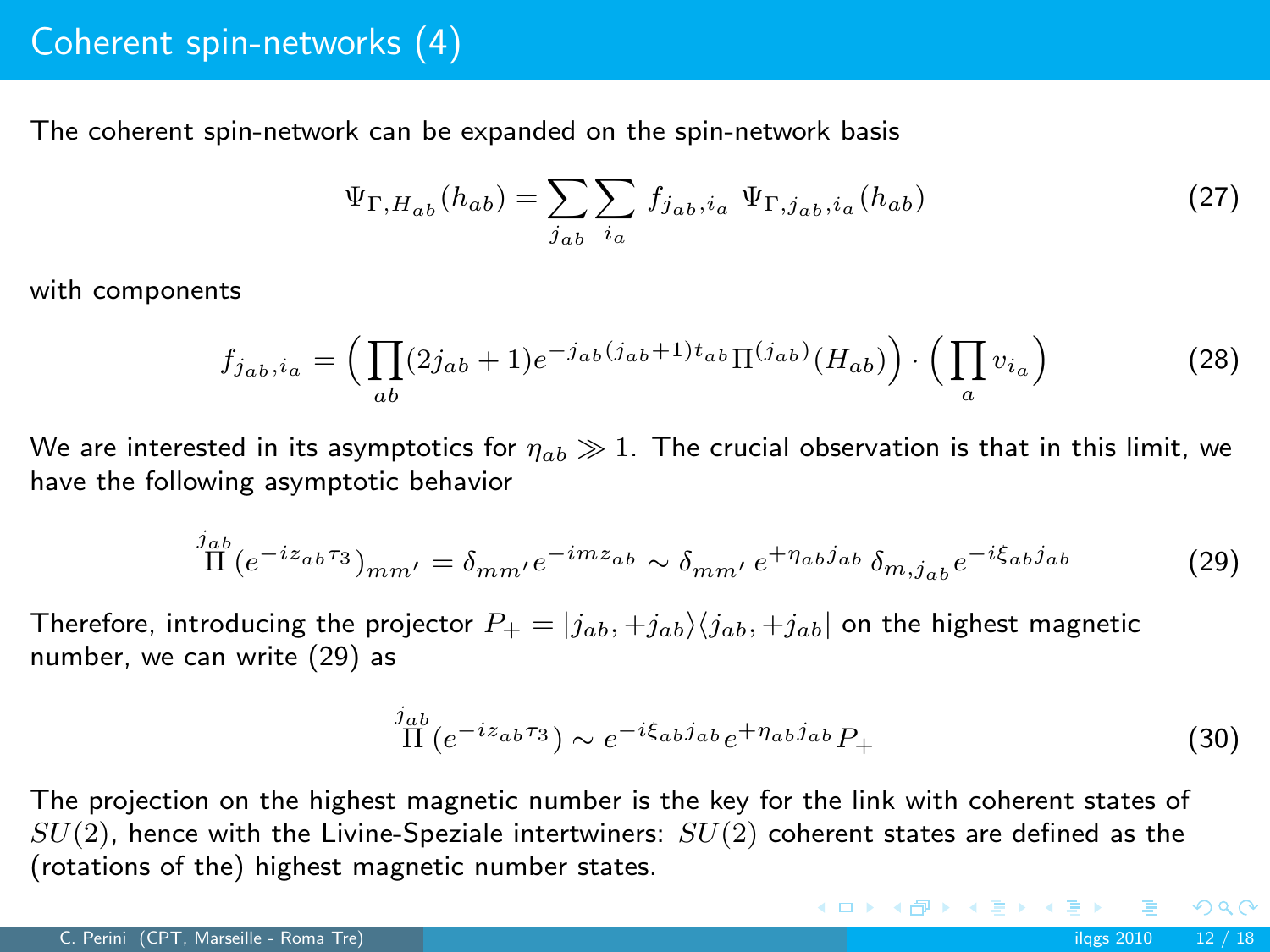Next step: notice that

$$
-j(j+1)t + j\eta = -(j - \frac{\eta - t}{2t})^2 t + \frac{(\eta - t)^2}{4t}
$$
\n(31)

so defining

$$
(2j_{ab}^0 + 1) \equiv \frac{\eta_{ab}}{t_{ab}} \quad \text{and} \quad \sigma_{ab}^0 \equiv \frac{1}{2t_{ab}} \tag{32}
$$

we find the following asymptotics for coherent spin-networks:

$$
f_{j_{ab},i_a} \sim \left(\prod_{ab} \exp\left(-\frac{(j_{ab} - j_{ab}^0)^2}{2\sigma_{ab}^0}\right) e^{-i\xi_{ab}j_{ab}}\right) \left(\prod_a \Phi_{i_a}(n_{ab})\right)
$$
(33)

These are exactly that Elena, Eugenio and I considered as boundary semiclassical states in the analysis of the graviton propagator. In particular, their intertwiners are the Livine-Speziale ones. The parameters  $\xi$  were chosen so to reproduce the extrinsic curvature, so also in this more general context ξ must be interpreted an an extrinsic angle, as originally proposed by Rovelli.

This result confirms the geometric interpretation of our variables and extends the validity of the semiclassical states used in Spin Foams well beyond the simplicial setting: coherent spin-networks are defined in full LQG.

 $\Omega$ 

K ロ ▶ K 御 ▶ K 君 ▶ K 君 ▶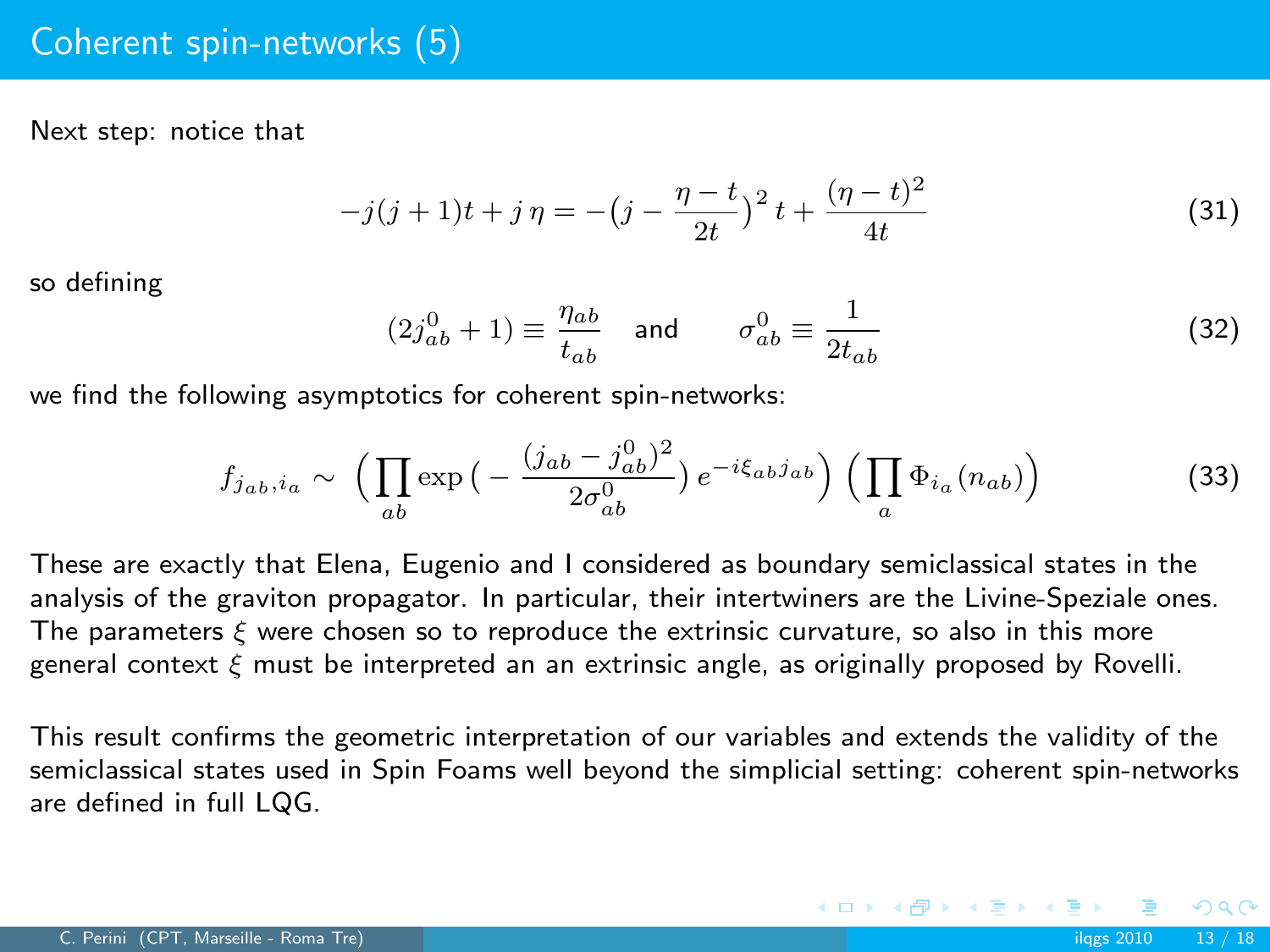### Flux and holonomy operators

In the large  $\eta$  limit, the expectation value of the area operator is easily computed

$$
\langle A \rangle = \frac{(\Psi_{\gamma,\xi+i\eta}, \hat{A}\Psi_{\gamma,\xi+i\eta})}{(\Psi_{\gamma,\xi+i\eta}, \Psi_{\gamma,\xi+i\eta})} = \gamma L_P^2 \sqrt{j_0(j_0+1)} \tag{34}
$$

and confirms the interpretation of  $\eta$  as the quantity that prescribes the expectation value of the area. The Wilson loop operator acts on basis vectors as

$$
\hat{W}_{\gamma} \chi^{(j)}(h) = \chi^{(\frac{1}{2})}(h) \chi^{(j)}(h) = \chi^{(j + \frac{1}{2})}(h) + \chi^{(j - \frac{1}{2})}(h)
$$
\n(35)

As a result, we find

$$
\langle W_{\gamma} \rangle = 2 \cos(\xi/2) e^{-\frac{t}{8}}
$$
 (36)

Therefore, in the limit  $t \to 0$  compatible with  $\eta$  large, the parameter  $\xi$  can be interpreted as the conjugacy class of the group element  $h_0$  where the Ashtekar-Barbero connection is peaked on. Similarly

$$
\Delta A \equiv \sqrt{\langle A^2 \rangle - \langle A \rangle^2} = \frac{1}{2} \gamma L_P^2 \sqrt{2\sigma_0}
$$
 (37)

$$
\Delta W_{\gamma} \equiv \sqrt{\langle W_{\gamma}^2 \rangle - \langle W_{\gamma} \rangle^2} = \sin(\xi/2) \frac{1}{\sqrt{2\sigma_0}}
$$
(38)

If we require that the relative dispersions vanish in the large  $j_0$  limit, this fixes the scaling

$$
t \sim (j_0)^k \qquad 0 < k < 1 \tag{39}
$$

K ロ ▶ K 御 ▶ K 君 ▶ K 君 ▶

 $\Omega$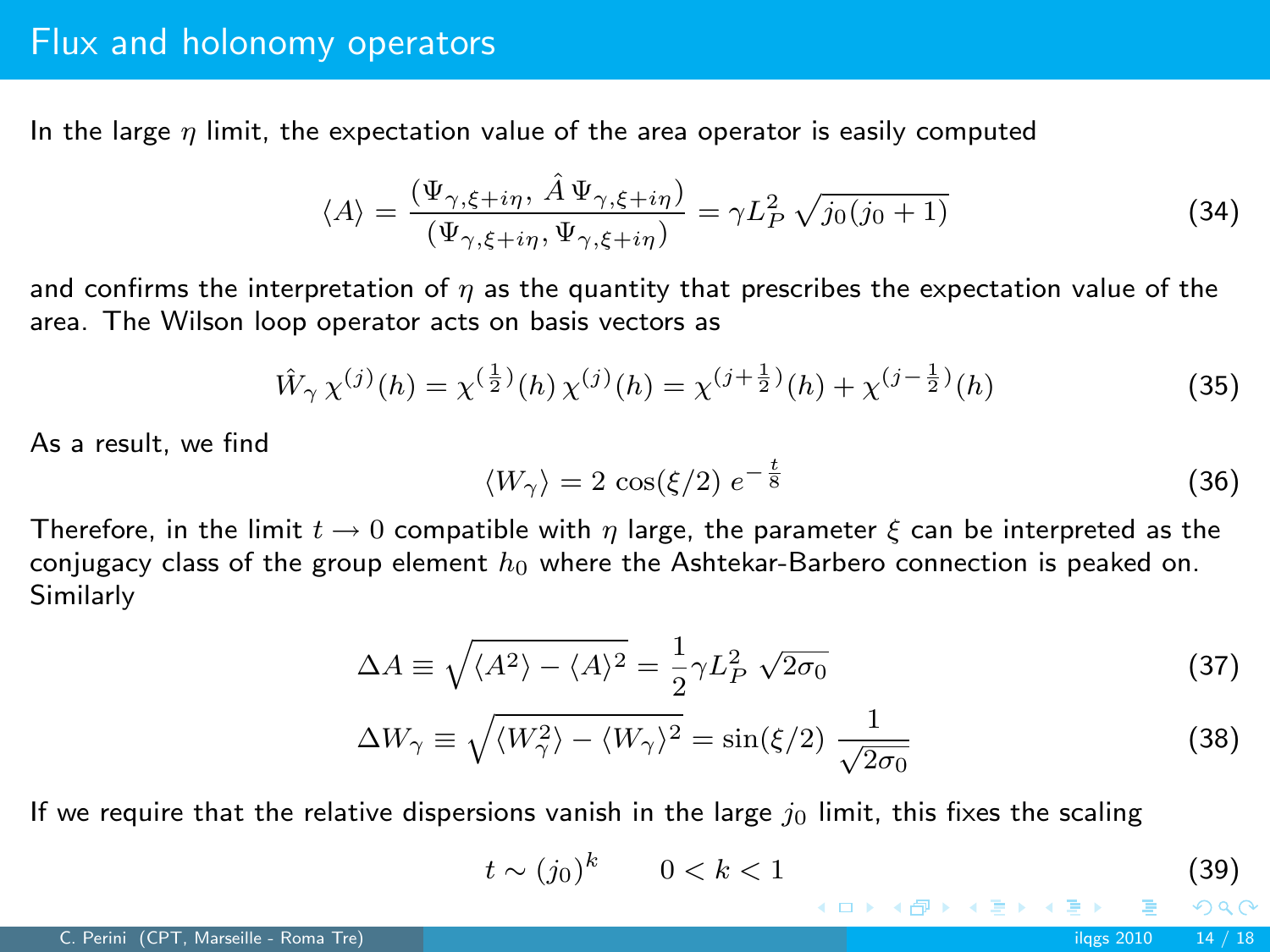Coherent spin-networks satisfy the following coherence properties

 $\bullet$  Are eigenstates of the annihilation operator associated to a link  $e$ 

$$
\hat{H}_e = e^{-t\hat{A}_e^2} \hat{h}_e e^{t\hat{A}_e^2} \tag{40}
$$

- <sup>2</sup> Saturate the associated Heisenberg relations
- **3** Form an overcomplete basis

Point 3 is very important, because it means that every LQG state can be expressed as a superposition of states with semiclassical labels. Of course, coherent spin-networks do not have in general a semiclassical interpretation unless some constraints on their labels are satisfied (i.e. closure condition at each node, and gluing constraints for a "Regge" interpretation).

The resolution of identity (we give it for a loop state but is general) is

$$
\int \overline{\Psi_t^H(h)} \Psi_t^H(h') d\nu_t(H) = \delta(h, h')
$$
\n(41)

The measure d $\nu_t$  is related to the Haar measure dH on  $SL(2,\mathbb{C})$ 

$$
d\nu_t = \Omega_{2t}(H)\mathsf{d}H\tag{42}
$$

イロメ イ部メ イ君メ イ君メー

and  $\Omega_t$  is the  $SU(2)$ -averaged heat kernel of  $SL(2,\mathbb{C})$  (not the an. cont. of the  $SU(2)$  one).

 $-990$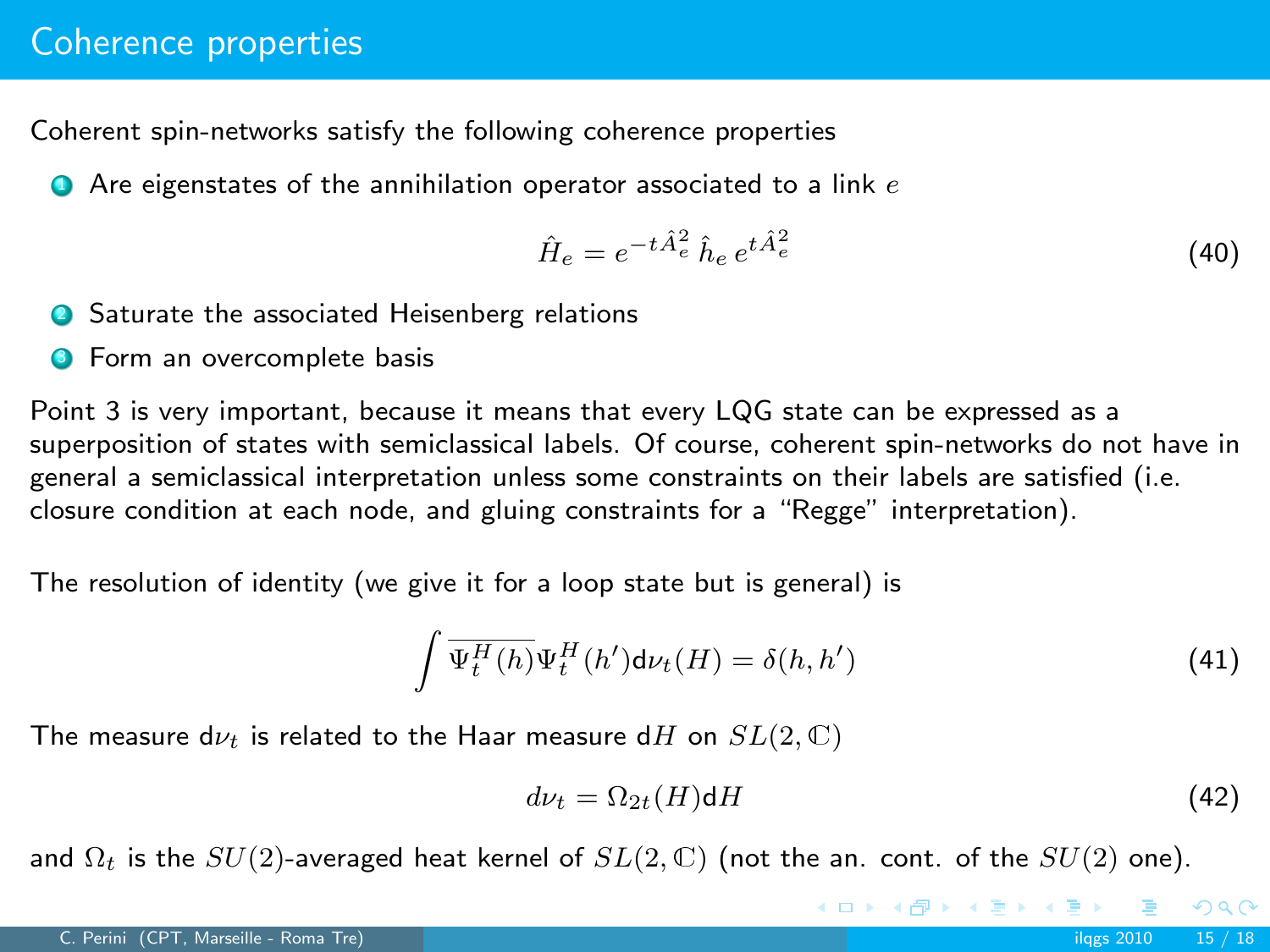## Holomorphic representation for LQG

Coherent s.n.'s lead naturally to an holomorphic representation for LQG. Consider a single copy of  $SU(2)$ , to simplify the notation. The scalar product in  ${\cal H}=L^2(SU(2),\mathsf{d} g)$  defines a correspondence between a state  $\Psi \in \mathcal{H}$  and a holomorphic function  $\Xi$ , defined

$$
\Xi: H \,\longmapsto\, \langle \Psi_t^H, \Psi \rangle \tag{43}
$$

There is more. The correspondence is a unitary map (isometric, onto)

$$
L^{2}(SU(2),\mathrm{d}g)\ \longmapsto\ \mathscr{H}L^{2}(SL(2,\mathbb{C}),\Omega_{t}\mathrm{d}H)\tag{44}
$$

To be more explicit, the  $SU(2)$ -averaged kernel is

$$
\Omega_t(H) = \int_{SU(2)} F_t(Hg) \, dg \tag{45}
$$

where  $F_t$  is the heat kernel over  $SL(2,\mathbb{C})$ .  $\Omega_t$  can be viewed as the heat kernel on  $SL(2,\mathbb{C})/SU(2)$ .

What is now available is a representation (Ashtekar et al. 1994) for Loop Quantum Gravity where states are holomorphic functions of classical variables  $H_{ab}$  that admit a clear geometric interpretation in terms of areas, extrinsic angles and normals,

$$
(\eta_{ab}, n_{ab}, n_{ba}, \xi_{ab}) \tag{46}
$$

K ロンバイ (型) X (型) X (型) X (型)

the variables generally used in the Spin Foam setting.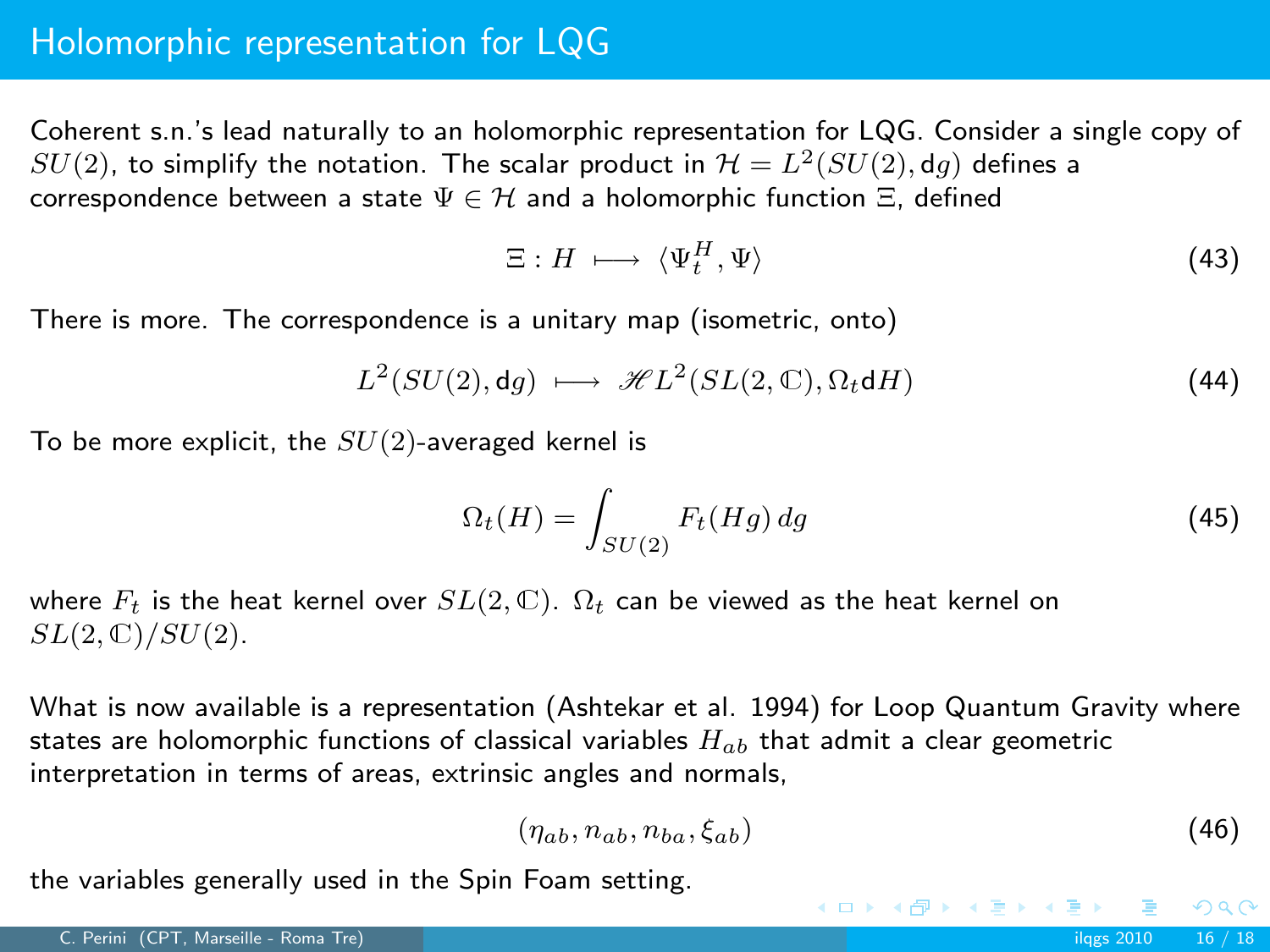- We have discussed a proposal of coherent states for Loop Quantum Gravity and shown that, in a specific limit, they reproduce the states used in the Spin Foam framework.
- These states coincide with Thiemann's complexifier coherent states with the natural choice of complexifier operator, a rather specific choice of heat-kernel time and a clear geometrical interpretation for their  $SL(2,\mathbb{C})$  labels.
- The negative conclusions of Thiemann and Flori can be probably traced back to the fact they did not take the same semiclassical limit we considered here.
- It is possible that coherent spin-networks can be obtained via geometric quantization (Freidel-Speziale, to appear), and that the latter coincide with a subset of the states discussed here via heat kernel methods. This would be an instance of Guillemin-Sternberg's 'quantization commutes with reduction'.

 $2Q$ 

**≮ロト ⊀個 ▶ ⊀ ヨ ▶ ⊀ ヨ ▶**